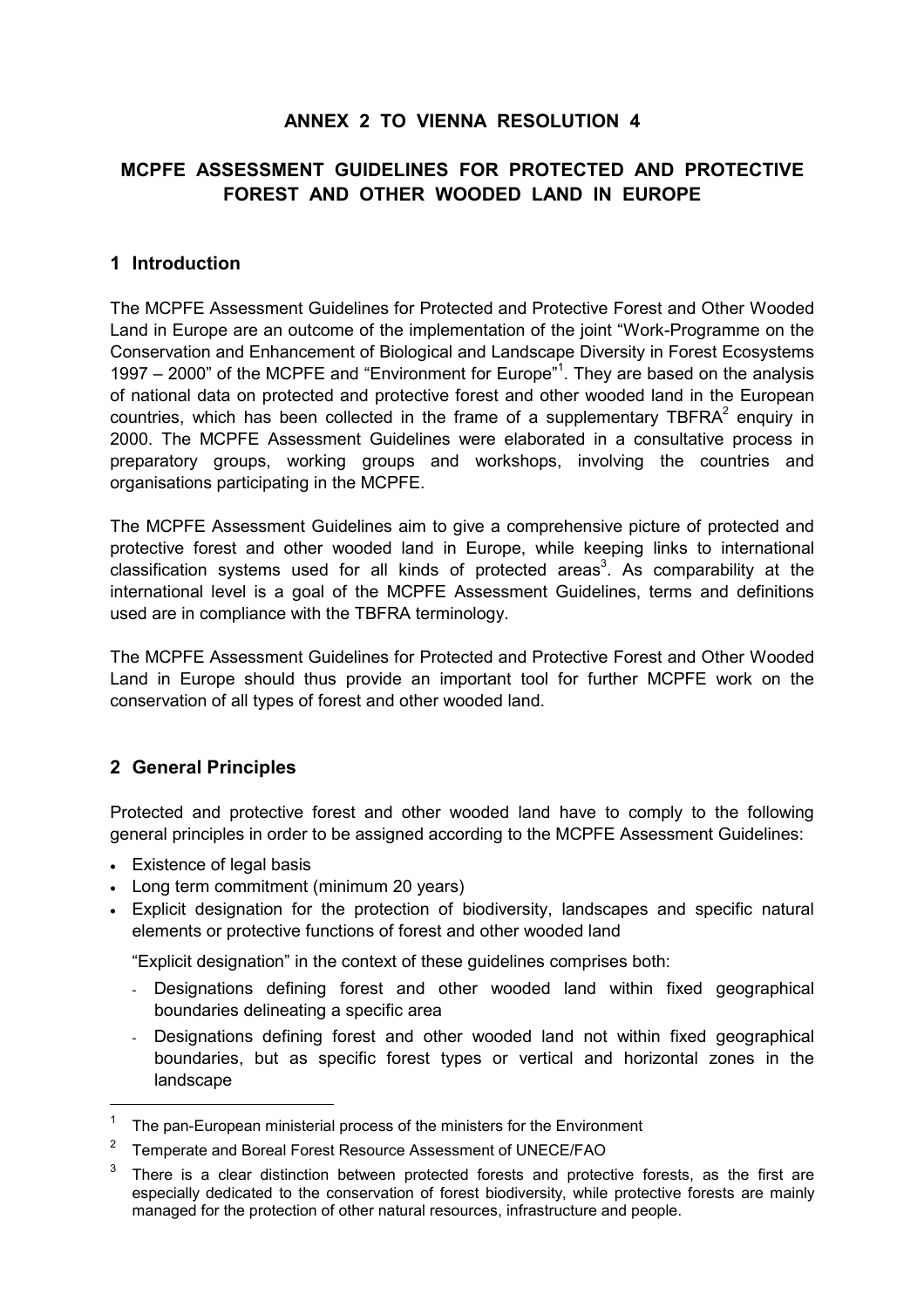Data on forest and other wooded land according to these two designation types should be distinguished in the reporting.

In addition to the regimes complying to these principles, the MCPFE takes account of protected and protective forest and other wooded land based on voluntary contributions without legal basis. As far as possible these forests and other wooded lands should be assigned to the same classes as used for the legally based regimes. However, data on these forests and other wooded lands should be compiled separately.

## **3 Structure**

Protected and protective forests and other wooded lands are grouped according to their main management objective. In addition, restrictions to interventions are used as distinguishing factors. As a result, five classes of protected and protective forest and other wooded land in Europe are defined. As far as possible these classes are associated to the respective Protected Area Management Categories of IUCN – The World Conservation Union<sup>[4](#page-1-0)</sup>. In addition, they are linked to the designation types used by  $\mathsf{EEA}^5$  $\mathsf{EEA}^5$  in its Data Base on Designated Areas. The intention is to establish proper linkages between the MCPFE Assessment Guidelines for Protected and Protective Forest and Other Wooded Land in Europe and these systems, which are used for all kinds of protected areas. The references are agreed with IUCN and EEA as indicated in the table below.

| <b>MCPFE Classes</b>                                                                      |                                                  | EEA* | <b>IUCN**</b> |
|-------------------------------------------------------------------------------------------|--------------------------------------------------|------|---------------|
| 1: Main Management<br>Objective<br>"Biodiversity"                                         | 1.1: "No Active Intervention"                    | A    |               |
|                                                                                           | 1.2: "Minimum Intervention"                      | A    | н             |
|                                                                                           | 1.3: "Conservation Through<br>Active Management" | A    |               |
| 2: Main Management Objective "Protection of Landscapes"<br>and Specific Natural Elements" |                                                  | B    | III, V, VI    |
| 3: Main Management Objective "Protective Functions"                                       |                                                  | Έ    | n.a.          |

- References as identified in the Standard Data Form of the Natura 2000 and Emerald networks, and used in the same way in the framework of the Common Database on Designated Areas (CDDA), managed by the EEA on behalf of two other organisations (Council of Europe and UNEP-WCMC). The groups (A, B or C) are related to designation types and not to individual sites.
- Indicative reference:
	- The equivalence of IUCN Categories may vary according to the specific management objective (of the forested part) of each individual protected area. A technical consultation process with IUCN and its World Commission on Protected Areas (WCPA) is underway to ensure full comparability between the MCPFE and IUCN systems.
	- IUCN Categories III, V and VI have biodiversity conservation as their primary management objective. However, they fit more easily under MCPFE Class 2 than 1.

The area of forest and other wooded land assigned to the classes 1 and 2 should not be summed up with the data collected under class 3 to avoid double counting.

<span id="page-1-0"></span> $4^4$  World Conservation Union

<span id="page-1-1"></span><sup>5</sup> European Environment Agency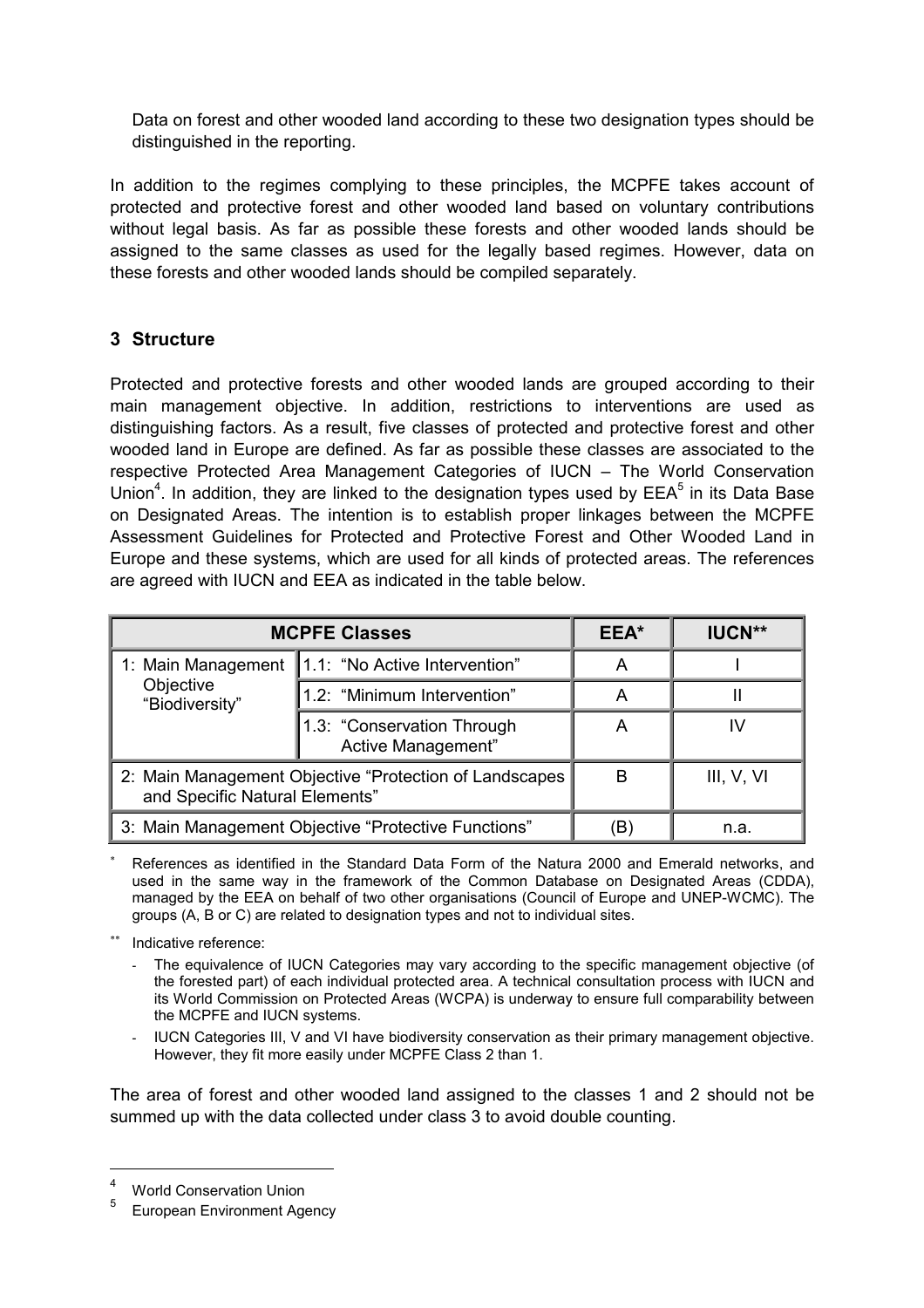# **4 Definition of Classes**

The individual classes of protected and protective forest and other wooded land are defined by the management objective and restrictions to interventions as follows:

### **Class 1: Main Management Objective "Biodiversity"**

#### *Class 1.1: "No Active Intervention"*

- The main management objective is biodiversity
- No active, direct human intervention is taking place
- Activities other than limited public access and non-destructive research not detrimental to the management objective are prevented in the protected area

### *Class 1.2: "Minimum Intervention"*

- The main management objective is biodiversity
- Human intervention is limited to a minimum
- Activities other than listed below are prevented in the protected area:
	- Ungulate/game control
	- Control of diseases/insect outbreaks
	- Public access
	- Fire intervention
	- Non-destructive research not detrimental to the management objective
	- Subsistence resource use\*\*
	- In case of expected large diseases/insect outbreaks control measures using biological methods are allowed provided that no other adequate control possibilities in buffer zones are feasible.
	- Subsistence resource use to cover the needs of indigenous people and local communities, in so far as it will not adversely affect the objectives of management.

#### Class 1.3: "Conservation Through Active Management"

- The main management objective is biodiversity
- A management with active interventions directed to achieve the specific conservation goal of the protected area is taking place
- Any resource extraction, harvesting, silvicultural measures detrimental to the management objective as well as other activities negatively affecting the conservation goal are prevented in the protected area